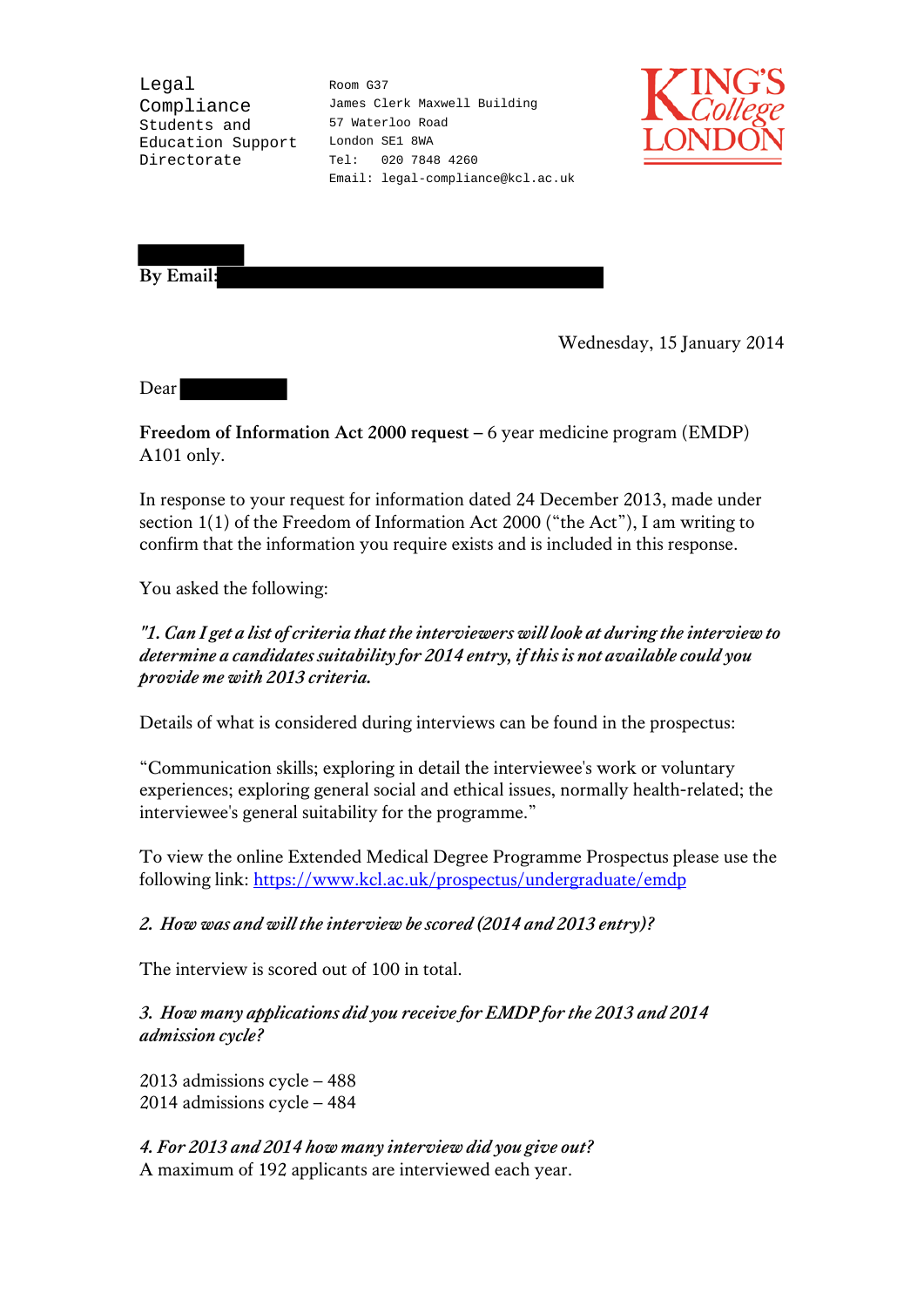## *5. How many offers did you give out in 2013 and those who were offered a place what was the average interview scores?*

A total of 65 offers were made, with the average overall score of those offer holders: 83.

*6. Those who were offered a place how many of them accepted the offer?*

50.

7*. After the interview, what do you use to determine who gets an offer (i.e. interview scores only, academic results, UKCAT, Personal statement or a combination of all etc)."*

Performance at interview is the deciding factor when deciding who to make an offer to. The academic performance, UKCAT score, personal statement and reference will have already been considered before interview but may be considered again if two applicants score the same at interview.

This completes your request for information.

If you feel your request has not been properly handled or you are otherwise dissatisfied with the outcome of your request, you have the right to complain. Details of how to make a complaint can be found in our FoI Policy, a copy of which is available on our web site at:

[http://www.kcl.ac.uk/college/policyzone/index.php?id=209.](http://www.kcl.ac.uk/college/policyzone/index.php?id=209)

Further information is also available from the Information Commissioner at:

Information Commissioner's Office Wycliffe House Water Lane Wilmslow Cheshire SK9 5AF Tel: 01625 545 700 [www.ico.gov.uk](http://www.ico.gov.uk/) 

Yours sincerely

fing